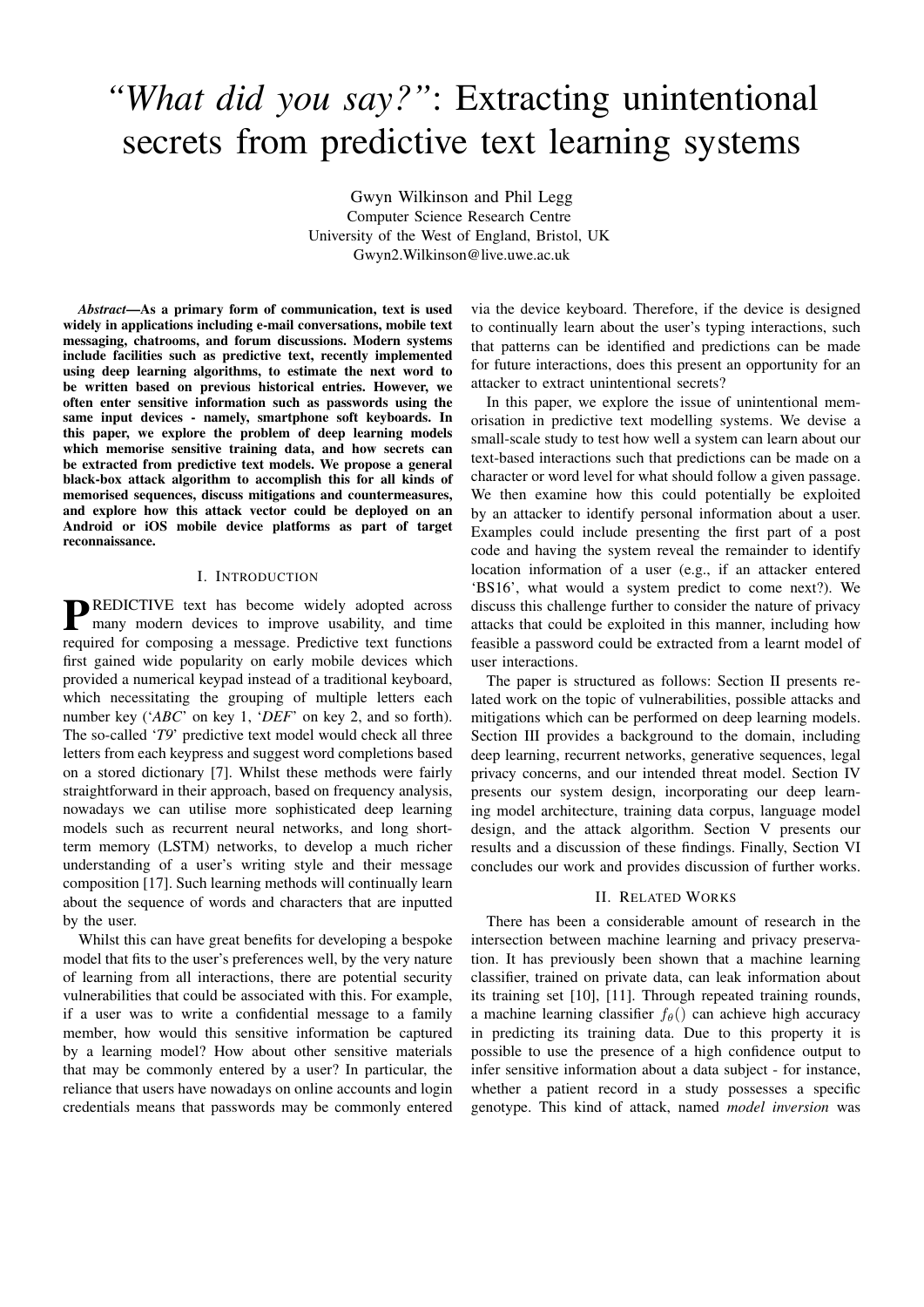first demonstrated in the black-box setting (i.e. an adversary can access a model but not inspect it's parameters), using a pharmacogenetic regression model [11], and later extended to facial recognition [10] in both black-box and white-box settings (i.e. an adversary can inspect model parameters). One limitation of this attack in the black-box setting can be that some prior knowledge of the target data subject's non-sensitive attributes is needed, and this can be addressed using *model poisoning* to inject malicious data into the training set [13].

An extension of this technique allows an adversary to perform *membership inference* [33], by which the input is initialised and then optimised to produce a high confidence output from the model. By identifying a local maximum in this way, we can infer a correlation between the data point and a training set member, and in theory rebuild the dataset in its entirety. This has been extended from the centralised to the distributed training environment, where it has been shown a malicious training participant can infer data membership through crafted updates [25].

Some causes of this vulnerability have been identified, such as influence of individual data points [38], and poor generalisation (or *overfitting*) [40], and mitigations suggested such as  $\epsilon$ -differential privacy [1], regularisation techniques [21] [15] [34] [28], adversarial regularisation [24], API hardening [36] and improved data sanitisation techniques [18]. However, due to the well-known tension between privacy and utility in data publishing [30], such attacks can never be completely prevented in an accurate model. Previous work by Legg *et al.* [22] explored how visual analytics techniques can be used to identify potential vulnerabilities that may exist within a trained model, and how robustness could be improved when using collaborative user-machine guided sample selection.

Inference attacks seek to leverage the *unintended memorisation* of training data, to which modern deep learning models have been shown to be particularly susceptible [41] [23]. Recent work by Carlini *et al.* [4] provides a conceptual demonstration of unintentional memorisation for generative text models. They demonstrate the concept for a credit card number injected within body text that is used for training a deep learning model. Our work extends on this notion, however we address passwords rather than credit card numbers since we believe passwords are more commonly written or stored by users (e.g., sharing with a family member via text message, or storing in a Notes application). Furthermore, a credit card number will naturally be out-of-distribution from typically keyboard usage, whereas a password may closer resemble text that the user typically writes. Our work therefore focuses on the more salient case of storage and extraction of a strong password, of arbitrary length and no known context, and the practical feasibility of weaponising this in the process of performing cyber-reconnaissance.

#### III. BACKGROUND

#### *A. Neural Networks*

A *neural network* refers to a function f with parameters  $\theta$ , designed to approximate some other function which resists

being defined explicitly. This approximation is found using a set of  $m$  example data points  $x$  and labels  $y$ ,

$$
\mathbb{X} = \{ (x_i, y_i) \}_{i=1}^m
$$

which are used to compute  $\overline{y}_i = f_\theta(x_i)$ . We then evaluate how accurate the network is with respect to each data point by computing the *loss function*  $L(x, y, \overline{y}, \theta)$ , and then performing gradient descent to update  $\theta$ . In other words, we compare the estimated values of  $\overline{y}_i$  to the known values of  $y_i$ , and use the average of the differences to update  $\theta$  in the direction which minimises the loss,

$$
\theta_{new} \longleftarrow \theta_{old} - \eta \frac{1}{m} \sum_{i=1}^{m} \nabla L(x_i, y_i, \theta_{old})
$$

where  $\eta$  is a *learning rate*, which limits the update magnitude in order to reduce over-correction. This process is known as *training*, and it is often required to train a neural network many times over the entire set of X, with each full iteration known as a *training epoch*, in order for the network to reach a desired level of accuracy with respect to the training data. However, accuracy on training data can only translate to accuracy in the real world to the extent that  $X$  is representative of the global distribution. In practice, we will almost always see under- and over-representation of one or more features in a training set relative to the global distribution, and chasing higher accuracy through continued training can run the risk of *overfitting* the network to the training data in a way which reduces its real world accuracy.

#### *B. Recurrent Neural Networks*

A *Recurrent Neural Network* (RNN) is a subclass of neural networks which differ from traditional feed-forward neural architectures in that each unit's input at each time step  $t \in \mathbb{Z}$ consists not just of the input vector  $x_t \in \mathbb{R}^n$  but also a hidden state vector  $h_{t-1} \in \mathbb{R}^m$ , returning  $h_t$  and the output vector  $\overline{y}_t$ . This essentially gives each neural unit a memory enabling it to classify the present input in the context of the inputs it has seen recently.

One problem with the standard RNN is that, while in theory  $h_t$  can contain information from  $x_{0:t-1}$ , in practice the storage of long term dependencies can lead to problems with training due to exploding/vanishing gradients caused by needing to multiply together each gradients during back-propagation [27]. The use of Long short-term memory (LSTM) [14] addresses this problem through use of one or more memory cells accessed exclusively through gate functions, the effect of which is to make back-propagation additive rather than multiplicative. In this way the degree of exploding/vanishing gradient effect is limited so that it can be treated easily during training, by altering the learning rate  $\eta$  or by clipping the gradients to stay within a specified min/max.

# *C. Generative Sequence Models*

RNNs are especially effective for producing *Generative Sequence Models*, useful for applications such as natural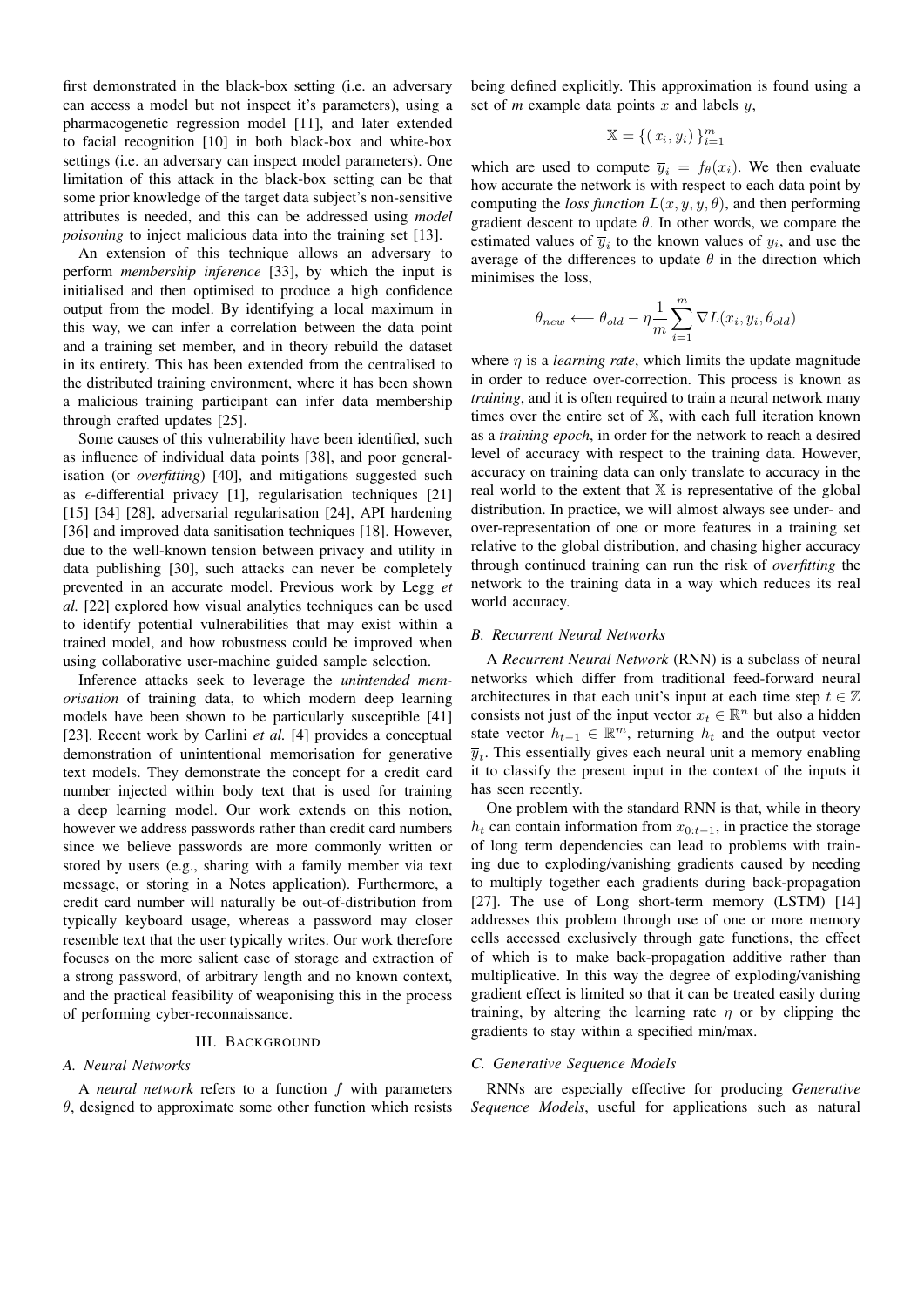language processing, speech recognition, and machine translation. Generative sequence models can be defined as models which will take in a sequence  $(x_1, ..., x_n)$  and output a next token  $x_{n+1}$ , based on a distribution  $Pr(x_{n+1}|x_1, ..., x_n)$ . For instance, in a language modelling task, the model would create a distribution of all known words, with each given a probability of occurrence based on the previous words in the sentence. If the model's input consists of "the cat sat on the", it would assign a high probability to the word "mat" occurring next, and a low probability to the word "a", although "a" has a much higher overall occurrence in English.

Training this kind of model is similar to the standard neural method described above, although instead of a set of labelled data we have a training data corpus of length  $m$ , broken into sequences of length  $n$ , comprising one or more discrete tokens  $x$ . In this paradigm we simply substitute the sequence  $x_{1:n-1} = (x_1, ..., x_{n-1})$  for the data point  $x_i$ , and the label is simply the next token  $x_n$ , so that our gradient descent works this way:

$$
\theta_{new} \longleftarrow \theta_{old} - \eta \frac{1}{m} \sum_{i=1}^{m} \nabla L(x_{1:n-1}, x_n, \theta_{old})
$$

In this way the model learns a conditional distribution of the tokens contained within the training data, which can then be used to identify the mostly likely next token in a sequence. Formally, in this context we use  $f_{\theta}(x_{1:i})$  to find  $Pr(x_i | x_{1:i-1})$ where  $x_i \in \mathbb{X}$ .

Due to the arbitrary length of such sequences (such as a conversation, or a video output feed), a generative sequence model can be effectively implemented using stateful architecture such as RNNs.

#### *D. Legal Implications of Secret Memorisation*

The recent adoption and enforcement of the General Data Protection Regulation (GDPR) [31] across the European Union has focused the minds of data privacy researchers and practitioners alike. Broadly speaking, it mandates that storage of personally identifiable information relating to a data subject requires up-front justification - whether it be informed consent, national law, and so forth. In short, if a cloud-based deep learning model is capable of unintended memorisation of a user's private information without any appropriate justification (or the user's knowledge that such a thing is possible), it could constitute a serious breach of GDPR provisions requiring disclosure to the relevant Data Protection Officer. We consider this a strong motivator for research into this area.

# *E. Threat Model*

We assume a setting in which a predictive text model  $f_{\theta}$ is stored on a user-owned device. This model is continually trained using text entered by the user, using a soft keyboard installed on the device. This keyboard is used to input text data into all applications on the device, including clients for sending SMS, email, web form data and so on, all of which therefore contribute towards training a general predictive text model. The keyboard uses the trained model to suggest word

completions through an API which takes the current text sequence as input and returns a sorted list of next-word suggestions.

We assume an adversary who has no information about the data used to train the model, with *black box access* to the model. A black box attack is one in which the adversary can get and keep any information exposed by interacting with the API, and leverage any previously learned information to attack further. For the purposes of this exploration, we also assume an unlocked, accessible device and do not consider the suite of modern access controls such as face recognition, thumbprint scanning, or keycode entry, in order to best understand this attack surface and the potential vulnerability that it represents.

#### IV. SYSTEM DESIGN

Our proposed attack targets a user-trained text-prediction, or text-completion feature. Smartphone operating systems such as iOS and Android have adopted such features in their touchscreen keyboard to assist user's in composing messages quickly. To give us the freedom to experiment in this kind of environment, we first need to build a representative generative model and training strategy, and an interface through which it can be polled for predictions.

#### *A. Model Architecture*

Due to their proven ability to make accurate predictions on sequential data while avoiding problems of exploding or vanishing gradients, and the limited resources we have available for multiple training cycles, a single layer of LSTM units is used for this application. The state of the art in these kinds of model are arguably represented in the work of Devlin *et al.* [5] and Radford *et al.* [29], both of which use very deep, highly dimensional models and incorporate the newly developed *attention function* of Vaswani *et al.* [37]. It could be argued that, intuitively, a single-layer low-parameter LSTM model's performance cannot be substituted for a far larger, more sophisticated network. However, as we know that a very large model can memorise its training set even while achieving high accuracy [41] [23], we expect that any positive results achieved on out-of-distribution sequences in a small, simple model would be magnified if repeated on more sophisticated models. Therefore, a small LSTM model is a better choice for confirming and measuring what we hope to observe. Our full model architecture is therefore an input layer, one single LSTM layer with 75 units, and a dense output layer.

#### *B. Training Data and Approach*

We wish to select a suitable data corpus such that we can train a general text model quickly, and so that we can investigate how the model performs when crafted sequences are injected into the corpus that are out of distribution. Whilst there do exist text message corpora, such as *Almeida, Hidalgo and Silva* [2], their intended usage (e.g., identifying spam messages) means that they are not sufficiently representative. Furthermore, the inclusion of 'txt spk' abbreviations in this dataset is now less commonly adopted by users compared to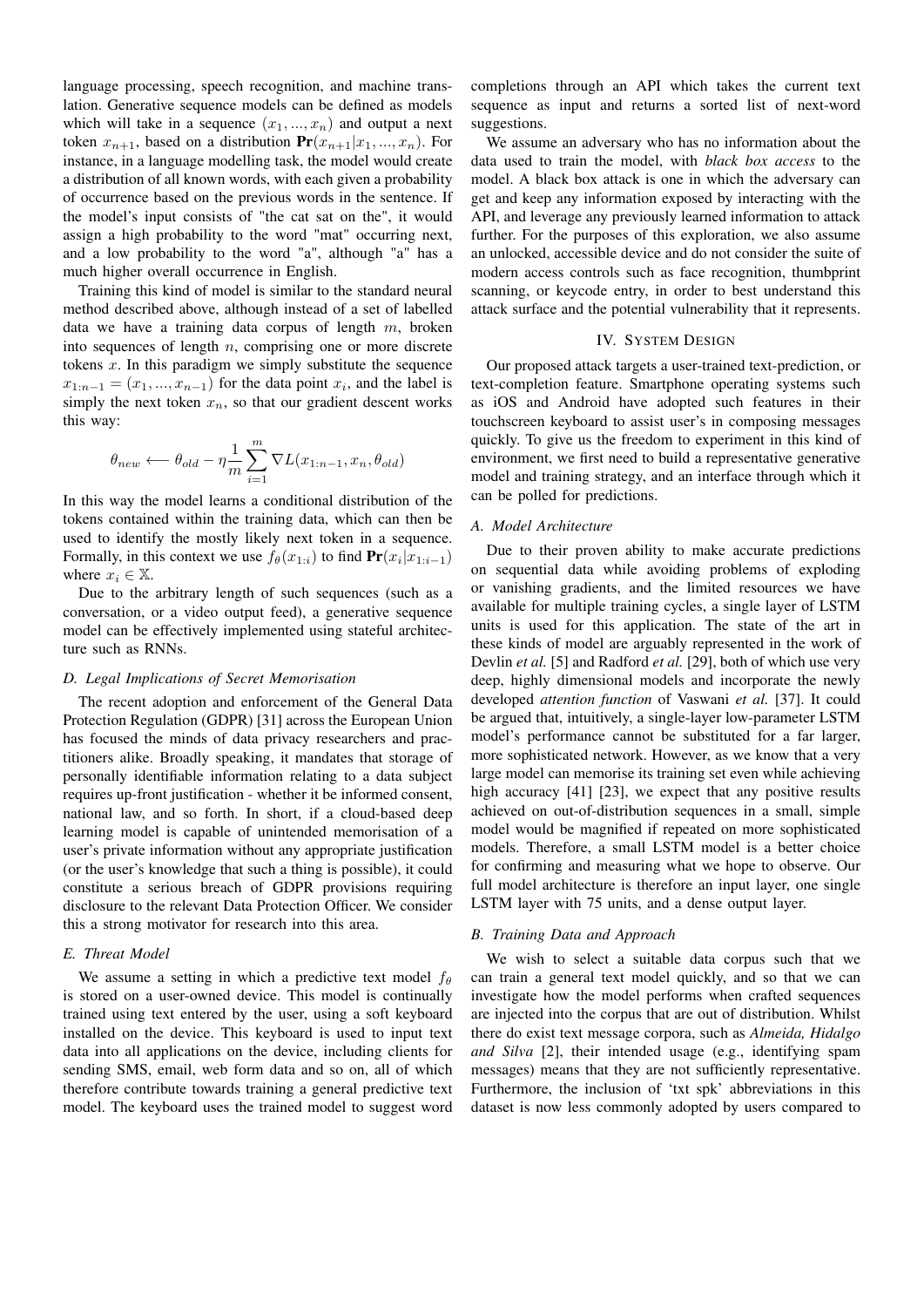earlier text messaging usage. For the purpose of this project, we opted for *The Adventures of Sherlock Holmes* by Arthur Conan Doyle [6] from the Project Gutenberg repository since this is an easily accessible texts written in standard English. Whilst this choice was to represent a general usage of the English language, the theme of Sherlock Holmes using small clues to detect larger secrets is true also of this presented work. We parsed the full text to remove special characters and punctuation, and convert to lower case, so that the text was suitable for training our model.

The out-of-distribution data in our case is an unknown sequence of letters representative of a user password, for which we generate a 16 character string using a random number generator. This length and composition are chosen simply to focus on the problem of strong passwords which are resistant to brute force, dictionary and masking attacks - in other words, the kinds of passwords we encourage users to adopt at home and in the workplace. Due to the low likelihood of meaningful sequences generated by a strong random number generator, we should expect that the combination of a long length and an unpredictable letter sequence together should put this information outside of any distribution of English usage, meaning it ought to be detectable as such. We insert this sequence into the training corpus at a random index, so that the attacker cannot leverage knowledge of the words surrounding the inserted password, such as *"My password is"* or similar phrases.

We train the model using the RMSProp algorithm, an adaptive learning-rate variant of stochastic gradient descent which has demonstrated faster convergence in RNN tasks [35], and incorporate early-stopping as a guard against overfitting [28]. In order to train the LSTM, we construct a set of input and output arrays where characters are represented using a one-hot vector encoding. For each set, the input array contains each three-character sequence (or *trigram*) comprising the text (represented as a  $36 \times 3$  array). The corresponding output array contains the immediate next single character (represented as a  $36 \times 1$  array). We train the model on all input / output pairs from the dataset for 20 epochs. The epoch value was chosen so that a practically viable predictive model could be repeatedly retrained for our experimentation, whilst also providing a suitable level of predictive performance that is capable of generating recognisable sequences. For the purpose of this study, once the trained model is capable of achieving reasonable predictions, we are interested to explore how this capability can be exploited further to extract information from the model.

#### *C. Character-level and Word-level Language models*

A language model can be understood both on the character level and on the word level. This describes whether the model learns and generates text as a stream of characters or of words. In other words, a character-level generator will take in the sequence '*playin\_*' and suggest the letter '*g*', while a word-level generator will take in the sequence '*The cat sat on the \_\_\_*' and suggest the word '*mat*'. For this research

we address character-level models. A word-level model would require a much greater level of complexity since there would be significantly more combinations of words that need to be modelled (i.e. iterating through a dictionary of every word encountered by the model, versus through a known standard character set). In addition, for our particular domain, this would essential require the password being explicitly stored within the dictionary of a word-level model, formed by observing the data. Our character-level model can effectively achieve predictions at the word-level, since we can iteratively predict the sequence of characters until a space character is encountered. An example of real-world reconnaissance would be postcode recovery, where entering the first part '*BS16*' could predict '*1QY*' as a next word (or essentially '*1, Q, Y, SPACE*' as the set of predicted characters), or fragments of information such as key personnel referred to by name, or client/supplier information where a supply chain is being targeted. These examples could all potentially operate on the same underlying principle as those demonstrated in this study.

### *D. Text-prediction Interface and Attack Sequence*

The model and program we have constructed lends itself well to inferring a high probability complete word, given an incomplete one. A simple algorithm would be to provide a partial string s into the model, append the suggested nextcharacter to s, and repeat this until the next suggestion is a space or newline character. By building a top- $k$  tree of potential next characters, we can approximate the functionality of a predictive-text interface which could take the sequence '*even*' and suggest '*[event, evenly, eventually]*'. Predictive accuracy greatly improves with longer input strings (such as 5-grams or 10-grams) according to Shannon [32], but here we focus on the higher-entropy (or 'more surprising') case of building longer strings from shorter ones.

To frame our attack, we envision a high-access target with a strong 16-character password. We know they are not susceptible to a dictionary attack, and we do not have the computational power to mount a brute force attack on a human timescale. We have a method to access the target's predictive text model, and wish to leverage this to either discover the password or narrow the search space to something reasonable. With these elements, we have built two algorithms to extract an embedded random password of a known length, which came to be referred to as *Simple* and *Deep*.

*1) Simple Search Algorithm:* Our *Simple* algorithm builds an array of lowercase letter trigrams  $S = \{aaa, ..., zzz\}$ , and selects  $S_i$  as an input for our model. The model will output the probability distribution of possible next characters, and we select the top most likely. If the character is a space, we move to the  $S_{i+1}$ , otherwise we append the suggested character to  $S_i$ , pop the first character, and input the new trigram into the model. Whenever a sequence of characters, unbroken by spaces, of length 16 (inclusive of the initial trigram) is encountered, the sequence is added to a list of potential password candidates. In effect, this is a simple shortest-path search which explores the most likely node each time. As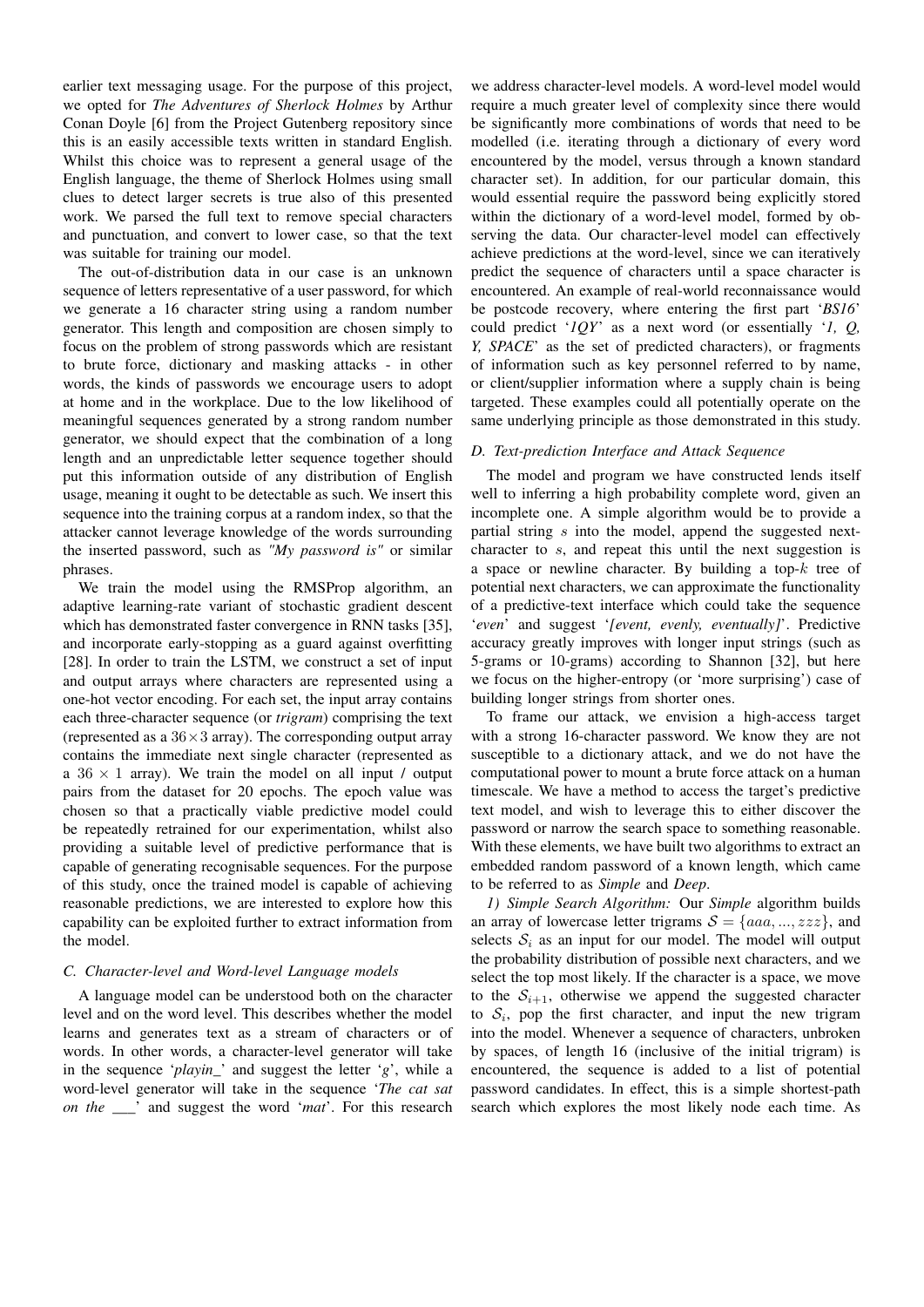there are not many sixteen character words, we would expect a sequence of this length to have a high probability of success.

*2) Deep Search Algorithm:* A more thorough *Deep* search can be performed where we perform a similarly greedy algorithm, but disregard all 'space' characters. Where a 'space' is encountered as the top-1 suggested next character, we take instead the second-placed suggestion. This creates a sixteen character string for each member of  $S$ , with a mathematically higher likelihood of success but also a higher wall clock time. The list of candidate strings generated by either algorithm will, we hypothesise, have a high chance to contain the memorised full inserted password string. To clarify, our generated passwords do not contain spaces, and so the presence of the 'space' character is always to denote the break between two words in our corpus.

Our experiments consisted of generating a randomised sixteen-character string  $P$  of lowercase letters, instantiating a new model with randomised parameters, training the model on a text corpus of length  $L = \{1000, 2000, 4000, 16000\}$  with the password inserted at a random index, using our Simple and Deep extraction algorithms described above to generate a list of potential password candidates, and comparing the generated candidates with the inserted password. If we find the inserted password in the list of generated candidates, we register the run as a success, and at the end of 20 runs of each test we calculate the percentage of success of that series of experiments. In this way we can see the algorithms' effectiveness for different amounts of training data, which intuitively mirrors how a predictive text model would be used over time to write messages.

In our tests, due to the noticeable fall in accuracy of the simple algorithm as we increased the text length, we chose not to run it after 4000 words. We include it nonetheless as a low-commitment 'quick and dirty' first pass approach which can be run conveniently in a few minutes.

Our testing platform was built using using Google Colaboratory and run on a Nvidia Tesla T4 with a CUDA Compute Rating of 7.5 [3]. All models were built and trained using the Keras/Tensorflow library for rapid ML experimentation [19]. Our testing results are shown as follows.

V. RESULTS & DISCUSSION

| Length<br>(chars) | No. of<br>Words | Algorithm              | <b>Candidates</b> | Success% |
|-------------------|-----------------|------------------------|-------------------|----------|
| 1000              | 121             | Simple                 | 26.65             | 90       |
| 2000              | 208             | Simple                 | 35.25             | 95       |
| 4000              | 368             | Simple                 | 19.45             | 60       |
| 4000              | 368             | Deep                   | 21952             | 90       |
| 16000             | 1049            | Deep<br><b>TABLE I</b> | 24389             | 10       |

SUMMARY OF RESULTS SHOWING THE SUCCESS OF OUR ALGORITHMS IN EXTRACTING A PASSWORD EMBEDDED IN VARIABLE-LENGTH TEXT CORPORA.

Table I shows the results of our experimentation. Our simple search algorithm identifies a variable number of candidate

strings, while the deep search algorithm will produce the same number on each run - the difference from 4000 to 16000 letters is caused by the increased alphabet size in the longer corpus. It can be seen that the password becomes hard to extract as we increase the text length, which then improves greatly as we search more deeply, and then falls again with a larger text corpus. This would seem to suggest that success could be achieved by progressively deepening each round of searching until the embedded secret is reconstructed.

We argue the results represent a qualified success for our approach, showing that a password, or any sensitive text sequence inserted once into a body of training data, can in some cases be reconstructed algorithmically by an adversary. We also see the effect of increasing the text length, as we reach the limits of what can be extracted using the three-character beam search. Our discussion of these findings follows.

#### *A. Mining Models for Secrets is Viable*

In the password search case, the primary benefit is to significantly reduce the complexity of the search space. In the case of strong random passwords, where the standard dictionary attack or mask search approaches will not find a foothold, our method presents an alternative to the longform brute force search. Assuming a successfully extracted password, even in the worst case we have mapped the  $n$ character search space  $S<sup>n</sup>$  (about  $4.3 \times 10^{23}$  in our model) to a three-character  $S^3$  space (under 20,000), radically reducing the search space and so making such an attack vector feasible.

Small modifications of this approach can let us intuitively mine other personal information from a predictive model. Postcodes, car registration numbers, contact details and so forth can be brought out of a model if it has seen such information in the target's messages. In this context, access to a target's predictive text app can be seen as a high value reconnaissance asset. We argue that this is a threat deserving of more attention by researchers and practitioners, going forward.

#### *B. Mitigations and Countermeasures*

*1) Differential Privacy:* In general, differential privacy (DP) is understood as a formally guaranteed method of preventing privacy leakage from a disclosure mechanism [8]. Formally, a function  $K$  with data sets  $D$  and  $D'$  is recognised as differentially private if:

$$
Pr[\mathcal{K}(D)] \le exp(\epsilon) \cdot Pr[\mathcal{K}(D')]
$$

where  $D'$  differs from  $D$  by no more than one additional element. In the context of this research, we would say that the addition of one word to the training set (such as a password string) should have an exponentially small effect on the suggestions made by the predictive text model, such that there be no observable difference directly attributable to the presence of the password. Generally, the selection of the parameter  $\epsilon$  is designed to be guided by a *risk assessment* of a privacy leak, as a function of *likelihood* and *impact*. If a leakage is thought to be unlikely or easily mitigated, then a higher  $\epsilon$  can be used, whereas if a leak is expected to result in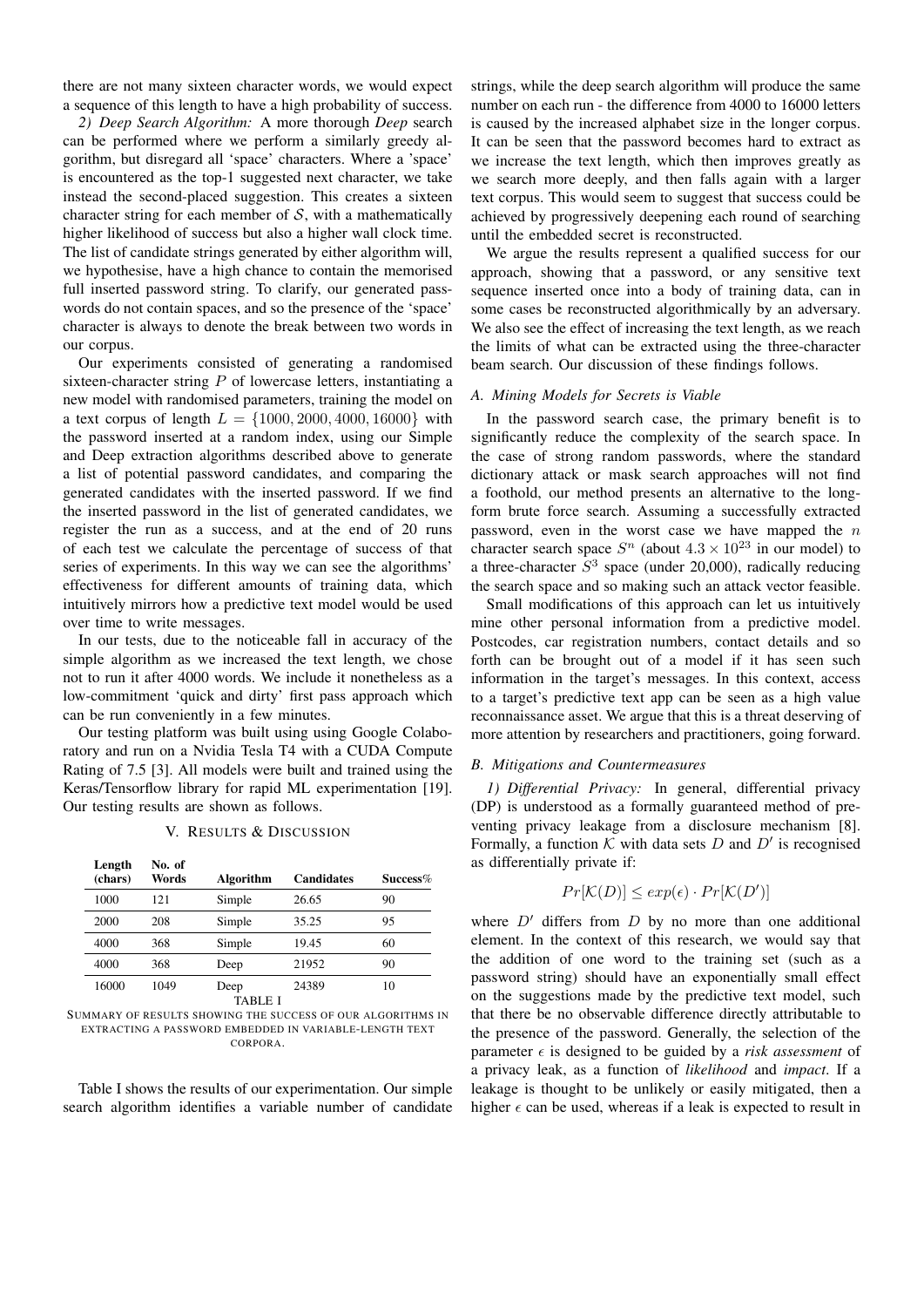expensive consequences then  $\epsilon$  should be made smaller. This property in practice is balanced by the fact it is implemented by adding noise during gradient descent. The lower the  $\epsilon$ , the noisier the training, and (in extreme cases) the less useful the model's predictions.

DP has been explored practically as a countermeasure to model inversion attacks by *Shokri* [33] and *Carlini* [4], as well as being given formal treatment in the predictive model context by *Dwork* [9]. Most interesting from the perspective of situational awareness is the *Exposure* metric Carlini puts forward, which aims to answer the likelihood part of the risk assessment. By analysing the predictive confidence of each suggested character relative to a random space, and comparing to the other options in the space, the memorised secret can be ranked against every equivalent string in the relevant search space. If the secret has a lower exposure ranking against one or more equivalent strings in the space, it is less likely than that string to be produced by the model. This metric should allow for an optimal  $\epsilon$  to be discovered iteratively for each model, giving the best predictive performance possible while keeping likelihood of extraction below a tolerable limit. The drawback of this technique is that it requires the sampling or modelling of a defined subspace within the distribution effectively requiring prior knowledge of a specific memorised secret in order to rank its exposure. We believe this limits its practical applicability in most cases, but does suggest a possible use as a pre-emptive measurement where  $\epsilon$  must be calculated in order to prevent certain kinds of secrets two which a model is *expected* to be exposed. Whilst the aim of this current study was not to explore the role of DP, we acknowledge that there is potential to explore DP in the context of unintentional memorisation.

*2) Text Message Sanitisation:* Theoretically speaking, the most provably effective countermeasure to the problem of a deep learning model memorising secrets is to remove the secrets from training data set. If the secret is not seen by the model, then it doesn't become part of the distribution and will not be distinguishable from randomness by an extraction algorithm such as the ones we have described. Removal of secrets from a text pre-training could be done in multiple ways - for example, using a whitelist filter to only allow known dictionary words into the training set, or a blacklist to prevent words that contain combinations of lowercase, uppercase, numbers, special characters, or some other heuristic for *password-likeness*. For cases where a text model is being continually trained using user inputs, we also would suggest the defensive use of an algorithm such as ours to detect embedded secrets and add them to a blacklist preventing them from further memorisation, were they to be re-entered at a later time. Most significantly, cyber awareness practitioners and researchers would need to build awareness amongst users of deep learning predictive text models (by which we mean, modern mobile phone owners) of the potential dangers of sending passwords and other private information to trusted parties via text messaging platforms.

*3) Password Construction:* Mention must be made here of the potential implications that this kind of vulnerability could have on the contemporary mental model of strong password construction. Often, guidance has suggested the use of a password with high entropy - by being long and including capitals, numbers, special characters and so on; is unique to the specific access it controls; is not predictable or guessable, such as by using common sequences, or an iterating suffix; and more besides. These best practices are effective at preventing attacks on passwords, because they aim to restrict password choice to distributions which are not searchable in human time.

Our algorithm raises the possibility that a strong password's own uniqueness and 'unpredictability' could even become its own weakness, due to the inherent properties of gradient descent algorithms [10]. As a strong password will not resemble other words and phrases, it will not have close neighbours in the data set, and in these cases a deep learning optimiser will simply fit a curve which predicts the password. A 'weaker' password, based on a sports team or a loved one's name, could by the same mechanism blend into the data and stick out. It might be possible to find a rule for generating strong passwords capable of resisting memorisation by language models, though this was beyond the scope of the present work. More recently, the National Cyber Security Centre issued guidance of using three random words [26], to provide a password that is both long and memorable, moving away from the notion of complex characters, which was also famously depicted in the XKCD 'Password Strength' comic [39].

*4) API Restrictions:* The attack algorithm described relies on an essentially unrestricted ability to poll a deep learning model repeatedly for a duration of nearly fifteen minutes. As we are using our experiments to model an attack on a predictive-text API on a mobile OS, one common sense mitigation would appear to be to modify such an API to limit the number of predictions it can make over a given time period. It may be possible to find a strategy where the user will not notice the restriction on their convenient use of the phone, but an adversary attempting password extraction would be denied.

#### VI. FURTHER WORK & CONCLUSIONS

In this work, we have presented a case study on extracting information from a text-based machine learning model, and hope to make a valuable addition to the ongoing discussion on whether the permeation of deep learning in all areas of life can be compatible with strong privacy assurances. Given the effectiveness of deep learning tools for generative language models (not to mention other domains), we hope that research and practice will focus on understanding this vulnerability in order to both protect the user, and empower them to make safe usage choices. In this spirit, we here identify some limitations in the scope of the present work, and some interesting avenues of potential future research:

1) Varied and larger text corpora: The purpose of the text corpus is to provide a 'background' language distribution from which a memorised secret can stick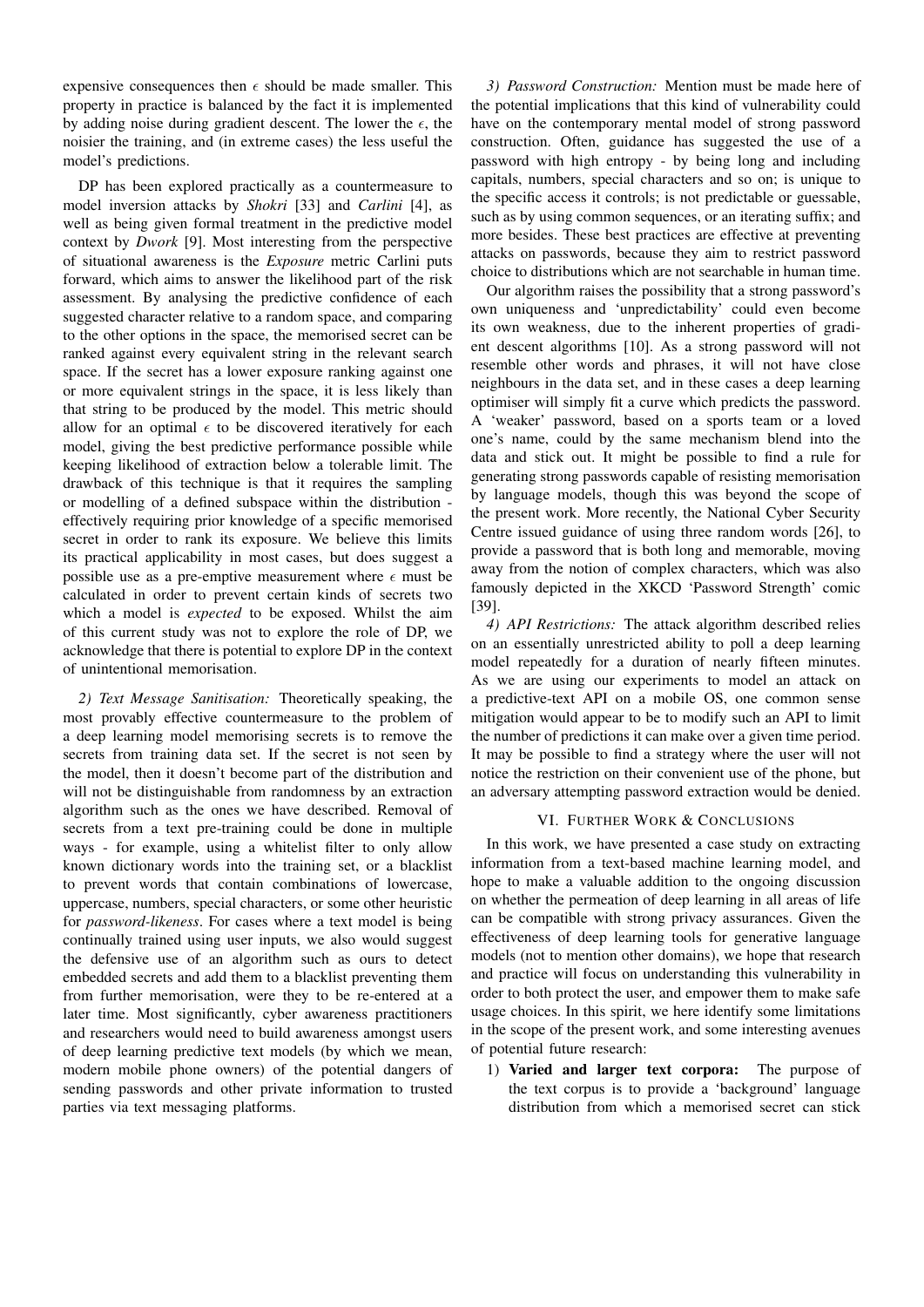out, and due to this property would not expect different password extraction results simply by changing the text corpus. We acknowledge the limitation that our study was based on a single text corpus. However, the purpose of our study is primarily to examine the potential of unintentional memorisation as a significant and relevant current-day attack vector, rather than to assess password extraction against different text corpora. Further research would aim to explore this property against genuine user device interactions rather than on publicly-available sample texts.

- 2) Deeper Algorithms For Secret Mining: Due to the resources and time available for repeated retraining and extraction, our experiment is designed around using very short sequences for training and extraction, from short training text lengths with artificially restricted character sets. As the results show, with a relatively small amount training data we exceed the limitations of trigrams as a predictive sequence. We would expect an algorithm which searched the 5-gram space with a full character set (uppercase as well as lowercase alphanumeric, plus special characters) to have significantly greater predictive success over a representative distribution of written text.
- 3) More Complex Language Models: We have been running our experiments on a single LSTM layer with a limited text corpus, which possibly is not representative the state of the art in language modelling that we see in BERT [5] or GPT-2 [29]. Language models of the sort employed at production scale use added layers of encoders and attention mechanisms [16] [37] [20] trained over millions of sequences. While we would expect such large and complex models to be more than capable of memorising secrets, an absence of true experimental data makes it difficult to know for sure what this could look like in practice.
- 4) Real Hardware, Real Code: Our synthetic model is run using Python code, using fast dedicated hardware, and this limits insight into a mobile implementation's performance in terms of wall clock time, processor cycle count, power draw and heat output, etc. We also did not investigate the practicalities of how iOS/Android soft keyboards request and receive predictive text suggestions. A better understanding of both areas would be valuable to evaluating the impact of this vulnerability.
- 5) Greater Accessibility and Awareness: Our experiences have raised the possibility that effective techniques such as Differential Privacy have perhaps not yet been rolled out in libraries and packages aimed at researchers and practitioners with less expertise and experience in designing and implementing deep learning. Given the high potential for liability for privacy breaches under the GDPR and other legislation, there would be value in assessing how widespread knowledge of this risk is in the fields of deep learning and data science, and how confident practitioners are of their ability to mitigate

such risks as they could appear in their own products and data sets.

6) Implications Under GDPR and other Legislation: We would call on legal scholars to bring their attentions to how this vulnerability is to be interpreted in the current context of the GDPR (and derivatives such as the UK's DPA 2018), as well as similarly motivated statutes such as the California Consumer Privacy Act (enforceable as of 1 July 2020) [12]. Clarification of, for instance, whether such memorisation constitutes a 'filing system' for 'personal data' under these regulations could ultimately set the tone for any subsequent discussion of this issue. We leave these questions open to the community.

We have explored how this model can be exploited on a character level and a word level, such that by observing what outputs the model gives we can effectively learn about the traits and characteristics of the original text that the system has learnt from. In doing so, personal information that users may enter into their device (e.g., passwords, postcode locations, credit card numbers) could well be extracted if an attacker can judge the form it may have taken and its surrounding context.

We hope that in presenting this work we begin to highlight the security issues that are associated with the growing reliance on machine learning models and their increasing persistence in our daily lives. Future work will explore this challenge deeper, and begin to address how developers could identify characteristics that should be excluded from learning models.

#### **REFERENCES**

- [1] M. Abadi, A. Chu, I. Goodfellow, H. B. McMahan, I. Mironov, K. Talwar, and L. Zhang. Deep learning with differential privacy. In *Proceedings of the 2016 ACM SIGSAC Conference on Computer and Communications Security*, pp. 308–318. ACM, 2016.
- [2] T. Almeida, J. M. G. Hidalgo, and T. P. Silva. Towards sms spam filtering: Results under a new dataset. *International Journal of Information Security Science*, 2(1):1–18, 2013.
- [3] Alphabet Inc. Google Colaboratory, 2020. Accessed: 2020-01-24.
- [4] N. Carlini, C. Liu, J. Kos, Ú. Erlingsson, and D. Song. The secret sharer: Measuring unintended neural network memorization & extracting secrets. *CoRR*, abs/1802.08232, 2018.
- [5] J. Devlin, M.-W. Chang, K. Lee, and K. Toutanova. Bert: Pre-training of deep bidirectional transformers for language understanding. *arXiv preprint arXiv:1810.04805*, 2018.
- [6] A. C. Doyle. The Adventures of Sherlock Holmes, 1892. Accessed: 2020-01-17.
- [7] M. Dunlop and A. Crossan. Dictionary based text entry method for mobile phones. In *2. Workshop on human-computer interaction with mobile devices (INTERACT'99)*, pp. 5–7. University of Glasgow, Department of Computer Science, 1999.
- [8] C. Dwork. Differential privacy: A survey of results. In *International conference on theory and applications of models of computation*, pp. 1–19. Springer, 2008.
- [9] C. Dwork and V. Feldman. Privacy-preserving prediction. In *Conference On Learning Theory*, pp. 1693–1702, 2018.
- [10] M. Fredrikson, S. Jha, and T. Ristenpart. Model inversion attacks that exploit confidence information and basic countermeasures. In *Proceedings of the 22nd ACM SIGSAC Conference on Computer and Communications Security*, pp. 1322–1333. ACM, 2015.
- [11] M. Fredrikson, E. Lantz, S. Jha, S. Lin, D. Page, and T. Ristenpart. Privacy in pharmacogenetics: An end-to-end case study of personalized warfarin dosing. In *23rd* {*USENIX*} *Security Symposium (*{*USENIX*} *Security 14)*, pp. 17–32, 2014.